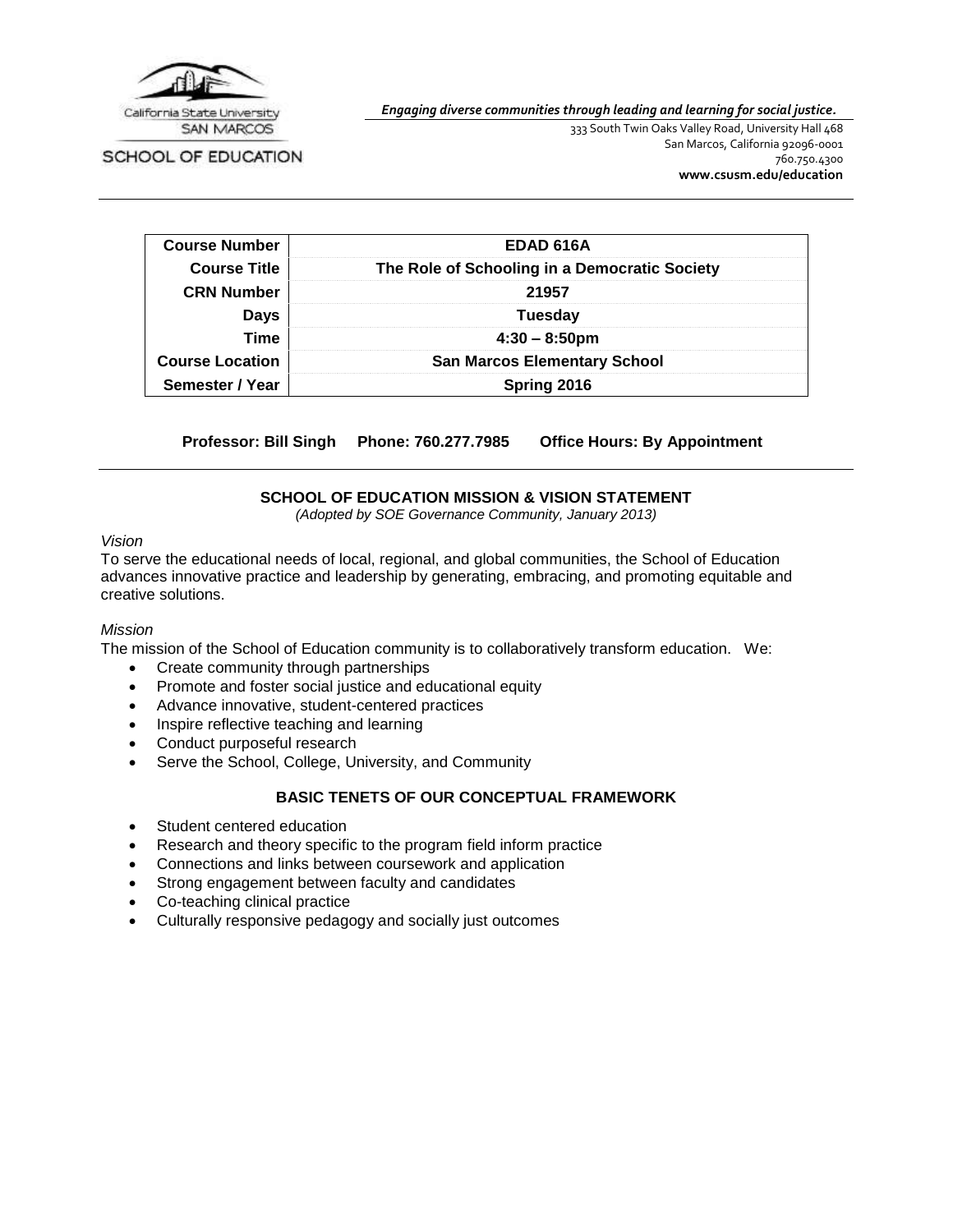# **COURSE DETAILS**

# **Course Description**

Candidates learn the basic principles of parent, student, and employee due process, personnel practices relative to hiring, evaluation, and discipline of employees, content of collective bargaining agreements, and principles of supervision. May not be taken for credit by students who have received credit for EDAD 634A. Enrollment restricted to students who have obtained consent of instructor.

Instructor: This course includes opportunities for candidates to learn how historical and philosophical influences, state and federal policy decisions, and prevailing educational practices impact schooling. In addition this course provides candidates an overview of federal and state laws, local policies, and contracts that impact school leaders, all students, teachers, parents, and community partners.

# **Course Objectives**

The course objectives, assignments, student learning outcomes, and assessments have been aligned with the following CCTC standards:

# **Leadership Standards, CCTC, 2013**

This course will provide opportunities for participants to develop their leadership knowledge, skills, and depositions under the following the California Category II Curriculum Standards:

- Program Standard 6: Visionary Leadership: actionable and sustainable vision of teaching and learning that is responsive to the changing context of a given school
- Program Standard 7: Instructional Leadership: knowledge of the standards and the ability to monitor teaching and give feedback
- Program Standard 8: School Improvement Leadership: increases his/her capacity to communicate and lead others in continuous improvement
- Program Standard 9: Professional Learning and Growth Leadership: model and facilitate PD, including collaboration
- Program Standard 10: Organizational and Systems Leadership: understand, align, and integrate organizational structures, including resource management
- Program Standard 11: Community Leadership: communicate about the school and share with a broad range of stakeholders.

# **California Administrator Performance Expectations, CCTC, 2013**

Upon completion of the course, the candidate will demonstrate an understanding of effective leadership practices regarding the following CTC California Administrator Performance Expectations:

- 3. Leading by Example to Promote Implementation of the Vision
- 16. Understanding and Managing the Complex Interaction of All of the School's Systems to Promote Teaching and Learning
- 17. Implementing California School Laws, Guidelines, and Other Relevant Federal, State, and Local Requirements and Regulations

# **Specific Candidate Learning Outcomes**

As part of this course, students will:

- Know and understand how various historical and present federal and state laws and policy have impacted school and district policies as they relate to employee relations, student conduct, and student and parent rights.
- Research specific local issues and policies that are aligned with federal and state laws.
- Examine the personnel management process as a method of meeting legal standards within a diverse organization.
- Be introduced to school law and district governance
- Understand retention, progressive discipline, and dismissal of employees
- Learn FRISK documentation techniques
- Study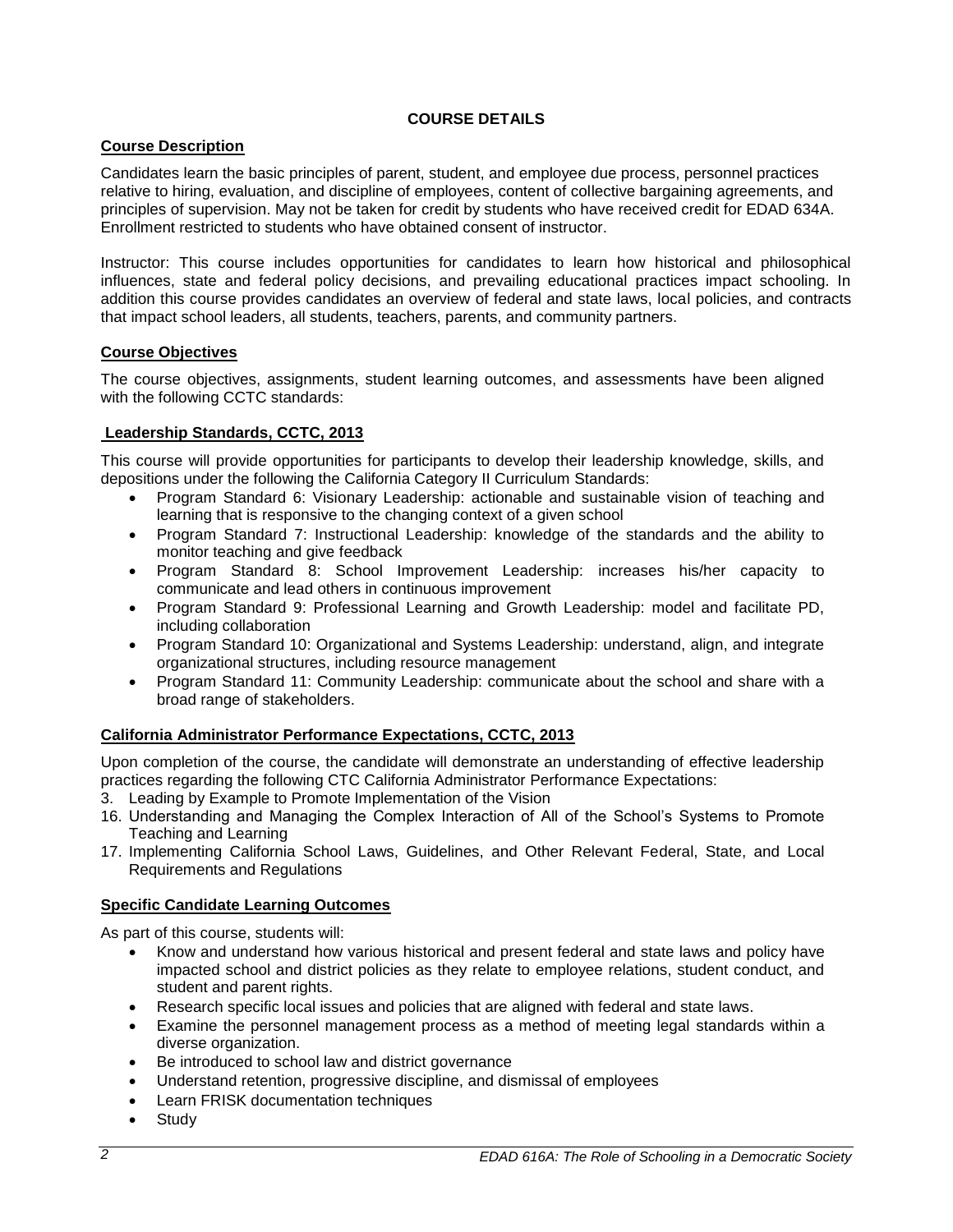- o Student discipline and safety
- o Special education law
- o Harassment, discrimination, freedom of speech law and cases
- o Religion in the schools
- o Liability and litigation

# **Credit Hour Policy Statement**

Per the University Credit Hour Policy:

- Courses with face-to-face instruction (including activity and laboratory modes of instruction) must include a statement to the effect that students are expected to spend a minimum of two hours outside of the classroom each week for each unit of credit engaged in learning. (Note that for courses with a "lecture" mode of instruction over an entire semester, each unit of credit corresponds to an 'hour' of class-time and two hours of student learning outside of class. For activity and laboratory modes of instruction, depending on the particular instructional mode, each unit of credit corresponds to two or three 'hours' of class-time, and two hours of student learning outside of class.)
- Courses that are entirely on-line must describe the activities that the student will be required to complete as part of the course and indicate the expected minimum time (at least 45 hours for each unit of credit) that students will need to devote to each of these.
- Hybrid courses must describe to students how the combination of face-to-face time, out-of-class time associated with the face-to-face sessions, and on-line work will total at least 45 hours per unit of credit.

# **REQUIRED TEXTS**

Please purchase, borrow, or log on to the following reference guides prior to the first class:

1. Andelson, S. J. (2001). *FRISK documentation model: Practical guidelines for evaluators in documenting unsatisfactory employee performance*. San Diego, CA: Atkinson, Andelson, Loya, Rudd & Romo. (To purchase book call: (562) 653-3200, or borrow the book from your site administrator.)

2. Essex, Nathan L. (2014. A teacher's pocket guide to school law, 3<sup>rd</sup> ed. Upper Saddle River, NY: Pearson Education, Inc.

3. Other readings as assigned.

# **GENERAL CONSIDERATIONS**

# **Assessment of Professional Dispositions**

Assessing a candidate's dispositions within a professional preparation program is recognition that teaching and working with learners of all ages requires not only specific content knowledge and pedagogical skills, but positive attitudes about multiple dimensions of the profession. The School of Education has identified six dispositions – social justice and equity, collaboration, critical thinking, professional ethics, reflective teaching and learning, and life-long learning—and developed an assessment rubric. For each dispositional element, there are three levels of performance - *unacceptable*, *initial target*, and *advanced target*. The description and rubric for the three levels of performance offer measurable behaviors and examples.

The assessment is designed to provide candidates with ongoing feedback for their growth in professional dispositions and includes a self-assessment by the candidate. The dispositions and rubric are presented, explained and assessed in one or more designated courses in each program as well as in clinical practice. Based upon assessment feedback candidates will compose a reflection that becomes part of the candidate's Teaching Performance Expectation portfolio. Candidates are expected to meet the level of *initial target* during the program.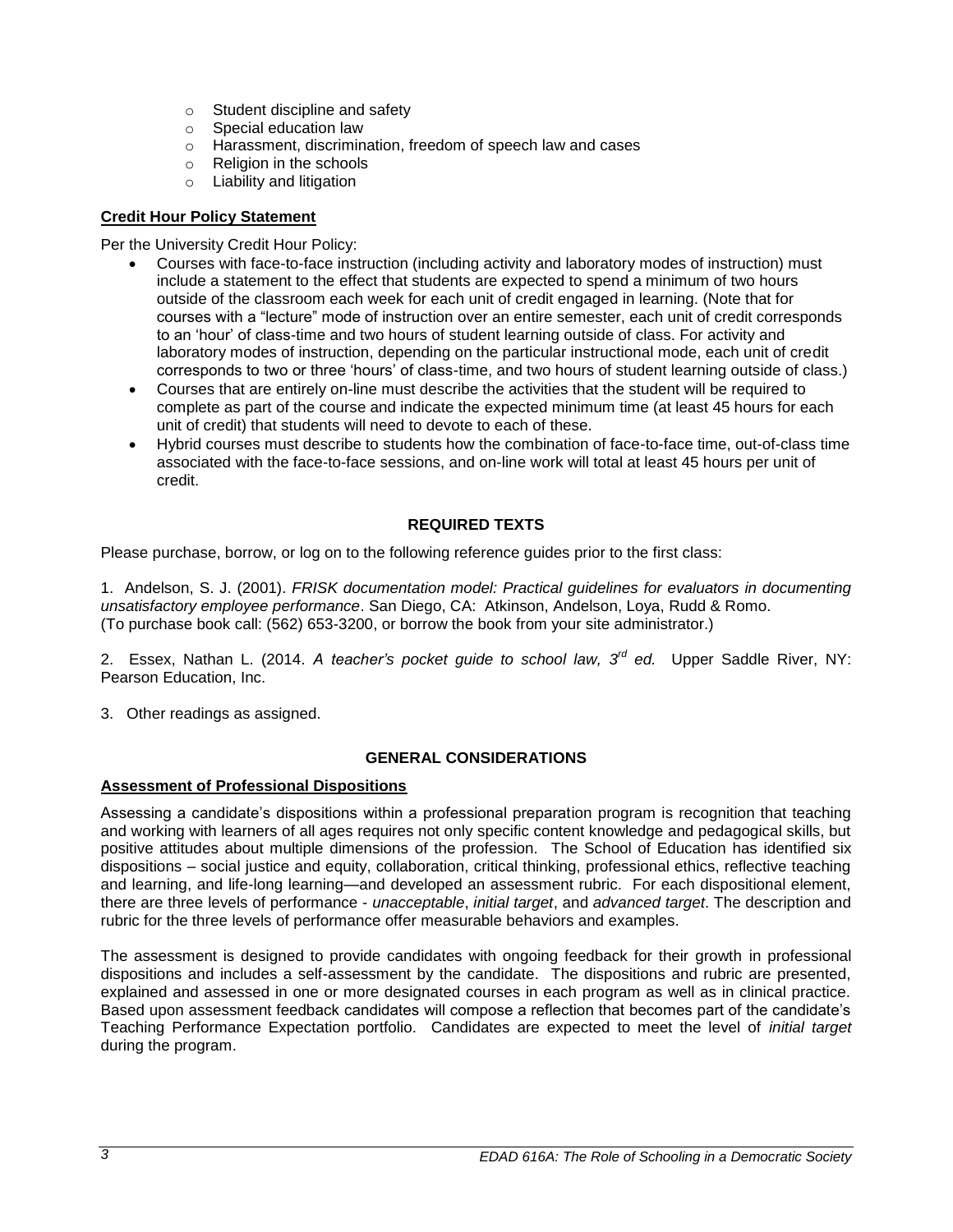# **School of Education Attendance Policy**

Due to the dynamic and interactive nature of courses in the School of Education, all candidates are expected to attend all classes and participate actively. At a minimum, candidates must attend more than 80% of class time, or s/he may not receive a passing grade for the course at the discretion of the instructor. Individual instructors may adopt more stringent attendance requirements. Should the candidate have extenuating circumstances, s/he should contact the instructor as soon as possible. *(Adopted by the COE Governance Community, December, 1997).*

# **Students with Disabilities Requiring Reasonable Accommodations**

Candidates with disabilities who require reasonable accommodations must be approved for services by providing appropriate and recent documentation to the Office of Disable Student Services (DSS). This office is located in Craven Hall 4300, and can be contacted by phone at (760) 750-4905, or TTY (760) 750-4909. Candidates authorized by DSS to receive reasonable accommodations should meet with their instructor during office hours or, in order to ensure confidentiality, in a more private setting.

# **All University Writing Requirements**

In keeping with All-University Writing Requirement, this course will have a writing component of at least 2,500 words. Specific required writing assignments are explained in the course requirement section.

# **CSUSM Academic Honesty Policy**

Students will be expected to adhere to standards of academic honesty and integrity, as outlined in the Student Academic Honesty Policy. All assignments must be original work, clear and error-free. All ideas/material that are borrowed from other sources must have appropriate references to the original sources. Any quoted material should give credit to the source and be punctuated accordingly.

Academic Honesty and Integrity: Students are responsible for honest completion and representation of their work. Your course catalog details the ethical standards and penalties for infractions. There will be zero tolerance for infractions. If you believe there has been an infraction by someone in the class, please bring it to the instructor's attention. The instructor reserves the right to discipline any student for academic dishonesty, in accordance with the general rules and regulations of the university. Disciplinary action may include the lowering of grades and/or the assignment of a failing grade for an exam, assignment, or the class as a whole.

Incidents of Academic Dishonesty will be reported to the Dean of Students. Sanctions at the University level may include suspension or expulsion from the University.

Refer to the full Academic Honesty Policy at: [http://www.csusm.edu/policies/active/documents/Academic\\_Honesty\\_Policy.html](http://www.csusm.edu/policies/active/documents/Academic_Honesty_Policy.html)

# **Plagiarism**

As an educator, it is expected that each candidate (course participant) will do his/her own work, and contribute equally to group projects and processes. Plagiarism or cheating is unacceptable under any circumstances. If you are in doubt about whether your work is paraphrased or plagiarized see the Plagiarism Prevention for Students website [http://library.csusm.edu/plagiarism/index.html.](http://library.csusm.edu/plagiarism/index.html) If there are questions about academic honesty, please consult the University catalog.

# **Use of Technology**

Candidates are expected to demonstrate competency in the use of various forms of technology (i.e. word processing, electronic mail, Moodle, use of the Internet, and/or multimedia presentations). Specific requirements for course assignments with regard to technology are at the discretion of the instructor. Keep a digital copy of all assignments for use in your portfolio. All assignments will be submitted online, and some will be submitted in hard copy as well. Details will be given in class.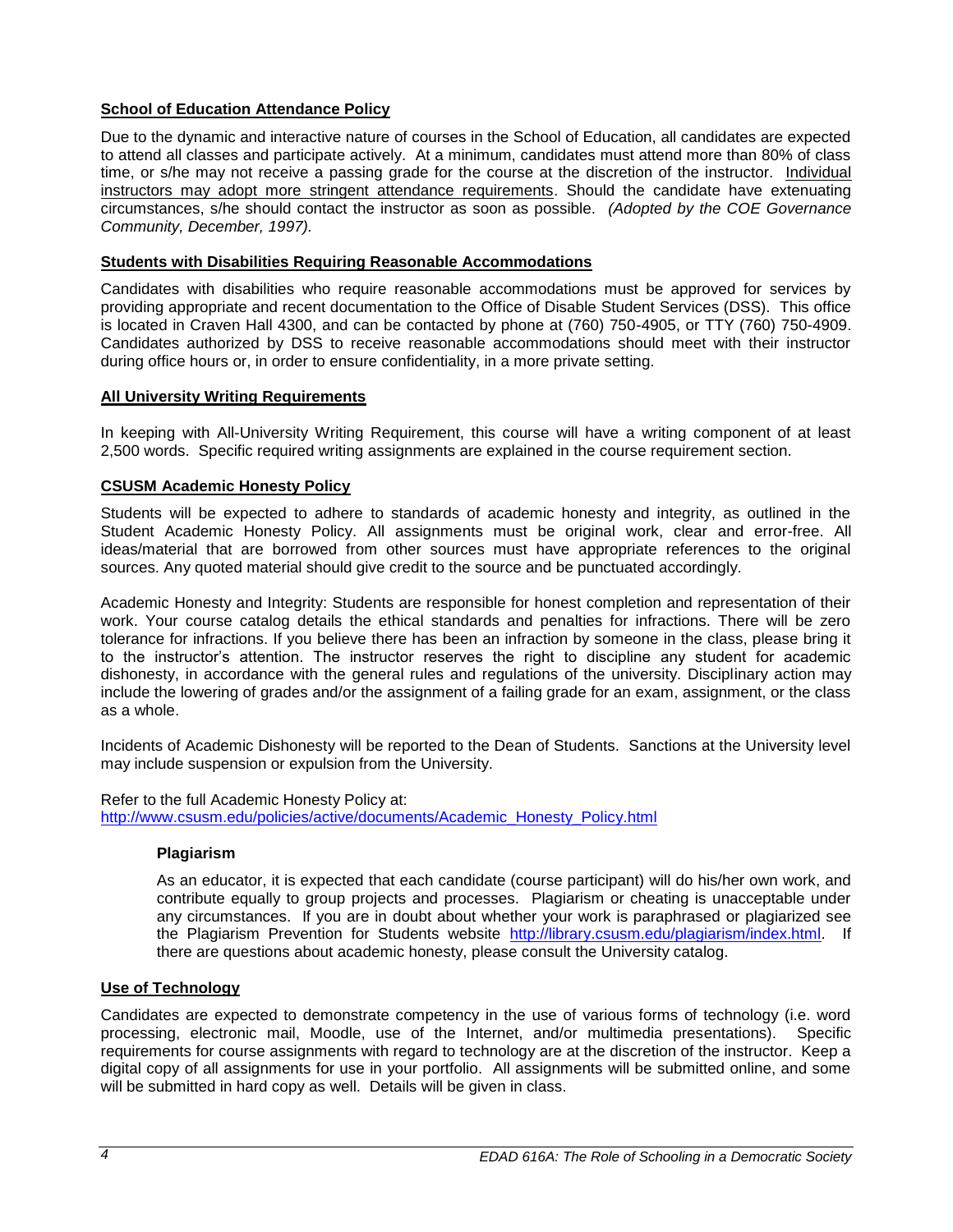# **Electronic Communication Protocol**

Electronic correspondence is a part of your professional interactions. If you need to contact the instructor, email is often the easiest way to do so. It is my intention to respond to all received e-mails in a timely manner. Please be reminded that e-mail and on-line discussions are a very specific form of communication, with their own nuances and etiquette. For instance, electronic messages sent in all upper case (or lower case) letters, major typos, or slang; often communicate more than the sender originally intended. With that said, please be mindful of all e-mail and on-line discussion messages you send to your colleagues, to faculty members in the School of Education, or to persons within the greater educational community. All electronic messages should be crafted with professionalism and care.

Things to consider:

- Would I say in person what this electronic message specifically says?
- How could this message be misconstrued?
- Does this message represent my highest self?
- Am I sending this electronic message to avoid a face-to-face conversation?

In addition, if there is ever a concern with an electronic message sent to you, please talk with the author in person in order to correct any confusion.

# **COURSE REQUIREMENTS**

### **Assignments and Grading Standards**

### **Assignment #1: Attendance and Participation: (20 Points)**

100% attendance and full engagement in every class.

#### **Assignment #2: Reading Notes and Posts: (15 points)**

The nature of this class relies heavily on classroom dialogue. Therefore attendance and preparation for class are essential. Written reading response notes and posts to the course Facebook page are designed to assess preparedness for class will be due the Sunday evening before each class session. Reading notes/posts will reflect your thoughts on assigned readings for that date. Individual reading notes/posts are not graded; rather their timely completions are noted and credit is given on the basis of having completed the assignment for the semester. Reading notes/posts will not be accepted late.

#### **Assignment #3: Authentic Documents Collection: (10 points)**

Collect, organize, and review the following copies of district documents: your district mission statement, your school board member names and meeting dates, the student/parent handbook, the district's collective bargaining agreement/contract with certificated employees, the district employee discrimination protections, a certificated job description, a certificated evaluation form, a student discipline referral form, a student suspension form, a child abuse report form, and a special education referral form. We will refer to these documents in class discussions. *(Due April 5, the first day of instruction, 10 points)*

#### **Assignment #4: Interview three students in three different grade levels: (15 points)**

Conduct an interview with three students regarding what makes an effective school administrator. Write a 2-3 page paper summarizing the interviews and your reflection on the points they discussed. Possible questions will be discussed at our first class. It is beneficial to get some common class questions based on the grade level of the students you will be interviewing. The students' names are not to be used in your reflection. (Due April 12)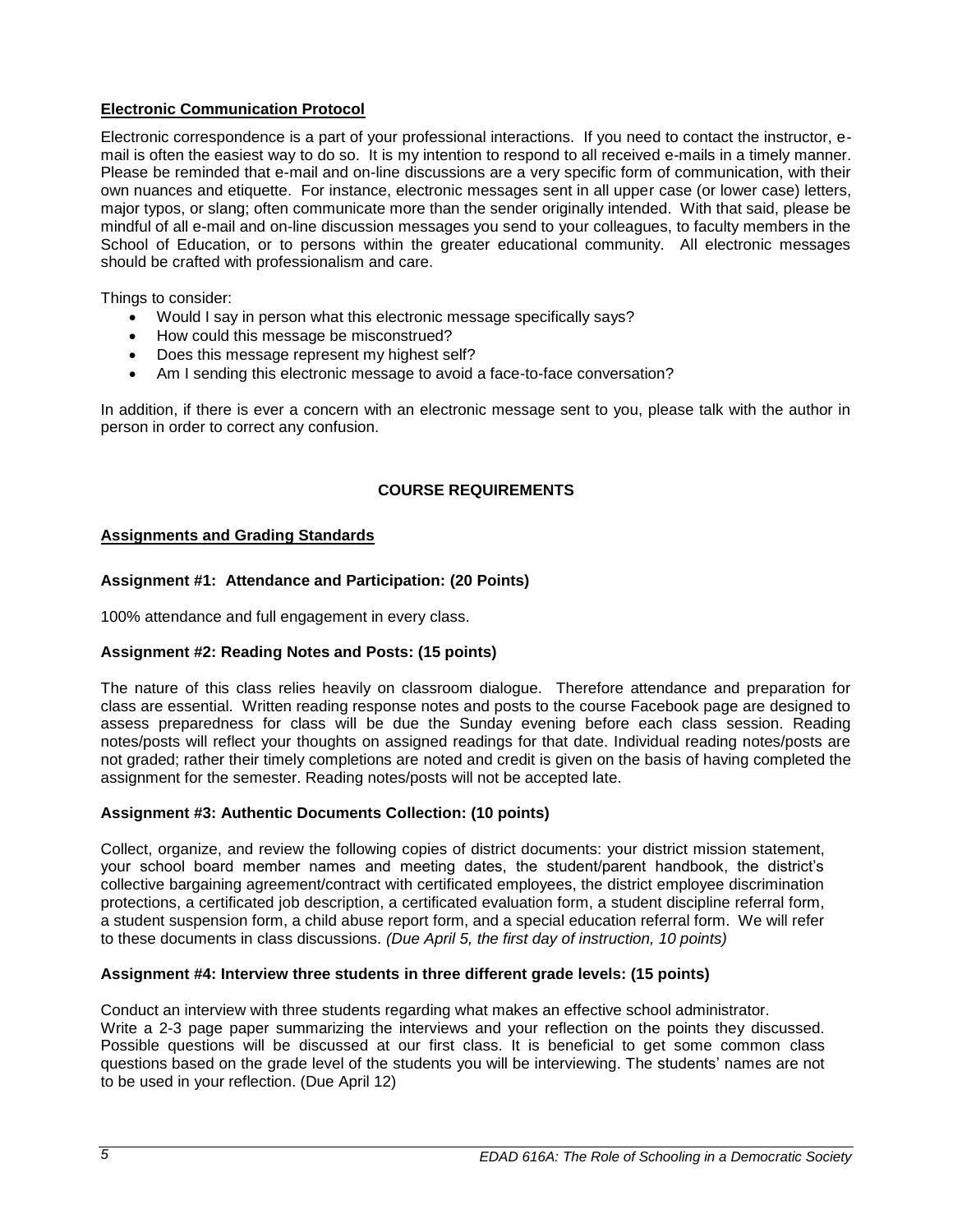# **Assignment #5: Interview a Site or District Administrator: (15 Points)**

Conduct an interview of a site administrator or district HR administrator regarding the resources and support to implement school law. Write a 2-3 page paper summarizing the interview and your reflection on the key learning. *(Due May 3, 20 points)*

Possible interview questions are:

- 1. How do you access current information about school law?
- 2. What are the legal areas that you come across the most in your position?
- 3. What are important legal points that you keep in mind as you:
	- a. Evaluate personnel?
	- b. Communicate with parents?
	- c. Discipline students?
- 4. What topics or situations do you get advice on from your district's Human Recourse and/or Student Services Department? Please get at least three examples.
- 5. How do you document incidents that could be litigious? What type of documents do you put in your site file as opposed to the personnel file?
- 6. Have you been trained in FRISK and do you use the method to document improper faculty and staff behavior? If not, what guidelines or protocols do you use when documenting employees?
- 7. What advice can you give me on the knowledge and implementation of school law as an aspiring administrator?

### **Assignment #6**: **Paper and Oral Presentation (25 points)**

You will complete one research-based project that will consist of a written report and a class presentation on a topic selected from a list provided by the instructor. The report should include support "handouts" provided to the class. The class presentation should be 15-20 minutes in length. The written report should be 3-4 pages in length. (Due May 3 and May 10)

### **Final Course Grades Will Be Based on the Following Scale:**

 $93-100% = A$  $90-92% = A$  $87-89% = B+$ 83-87% = B  $80 - 82\% = B$ Below  $80\% = C$  or below

#### **Final Exam Statement**

The paper and oral presentation will serve as the final exam for this course.